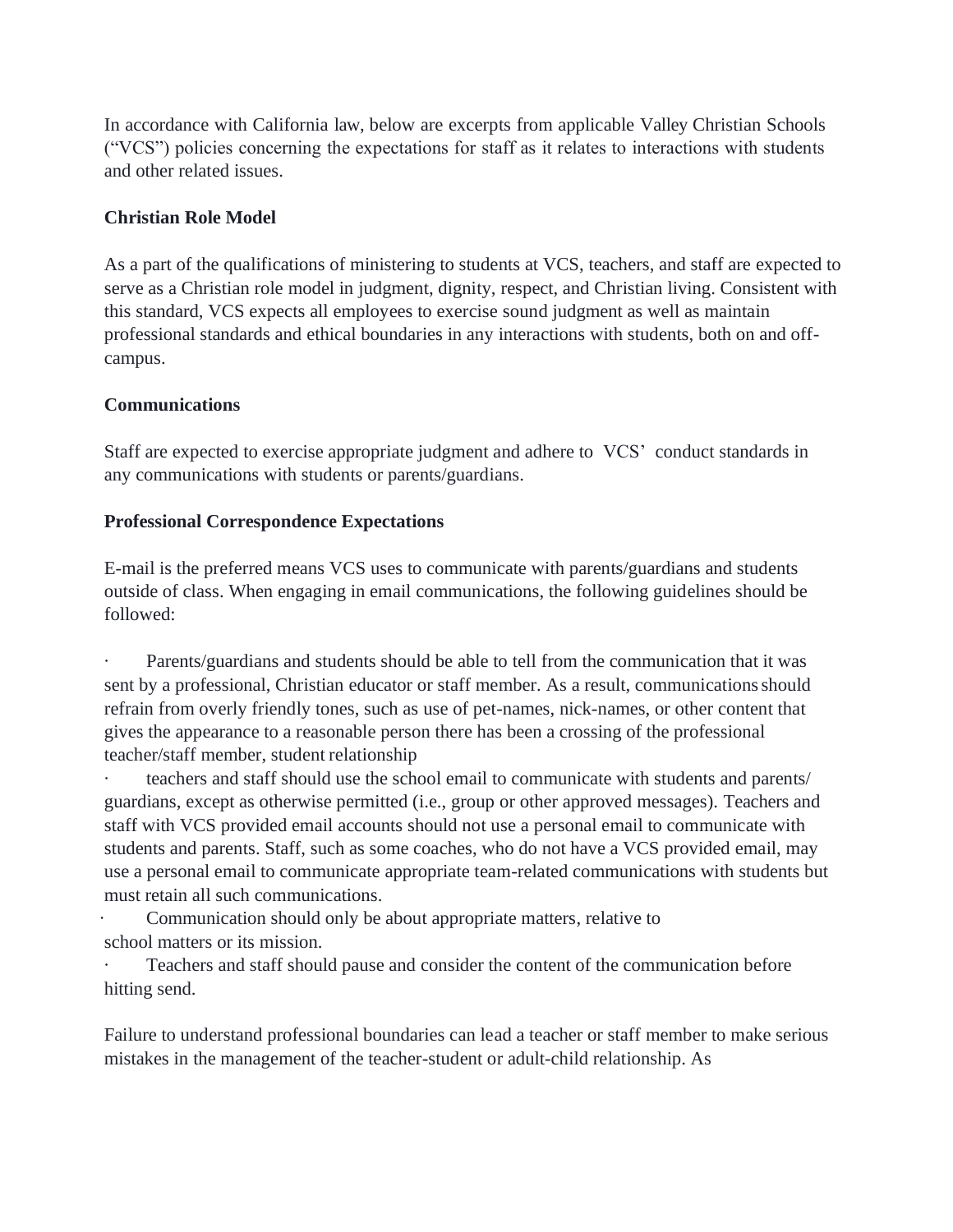Christians, teachers or staff may be eager to offer support and encouragement to students; however, it is important to remember that teachers or staff are not in the role of the primary educator. Instead, since VCS partners with parents/guardians in the educational process, it is a teacher's or staff member's responsibility generally to notify parents/guardians first of activity that might be damaging or harmful to the student. However, exceptions may be necessary, as required by law, such as mandatory reporting guidelines or where circumstances do not permit.

VCS always want students to know that teachers and staff are here to help and pray. However, remember, parents must always be the primary educator (unless the parent relationship is unsafe or abusive and authorities need to be notified). Sometimes as a teacher, you may learn details about a student's life through essays or confiscated notes/cell phones. **If a teacher is in this situation, absent extenuating circumstances, the teacher should contact a counselor or administrator and share the information as soon as possible upon discovery.** Remember, VCS' goal is to get help and support for the student. VCS cannot provide the same follow up as the parents or other professional counselors

#### **Mandatory Reporting Obligations**

The law requires VCS administrators, teachers, coaches, aides, employees whose duties require direct contact and supervision of children and other employees who are mandated reporters to report known or suspected cases of child abuse or neglect. If child abuse or neglect is reasonably suspected or if a student shares information with a mandated reporter leading that person to reasonably suspect abuse or neglect has taken place, a report must be made. Even if an employee is not a mandatory reporter, and they have information indicating child abuse or neglect is reasonably suspected, they should make a report. An appropriate law enforcement agency may be a Police or Sheriff's Department or County Child Protective Services.

Child abuse or neglect can include: A physical injury inflicted on a child by another person other than by accidental means; The sexual abuse, assault, or exploitation of a child; The negligent treatment or maltreatment of a child by a person responsible for the child's welfare under circumstances indicating harm or threatened harm to the child's health or welfare; The willful harming or endangerment of the person or health of a child, any cruel or inhumane corporal punishment or any injury resulting in a traumatic condition.

An employee who reasonably suspects abuse or neglect of a child should inform the Principal or Assistant Principal of their campus or the Superintendent, if possible. However, the report should be made promptly over the telephone and should be followed up in writing within 36 hours. If a report cannot be made promptly over the telephone, then an initial report may be made via email or fax. A copy of the report should be forwarded to the school office for information and retention.

#### **Anti – Harassment**

Valley Christian Schools respects, cherishes and protects students of all cultures and backgrounds on our campus. Any form of harassment, including sexual harassment, racial slurs, and derogatory comments or bullying is absolutely prohibited. Any incident of possible harassment should be brought immediately to the attention of an administrator who will thoroughly investigate the matter in confidence. After reviewing all the facts, Valley Christian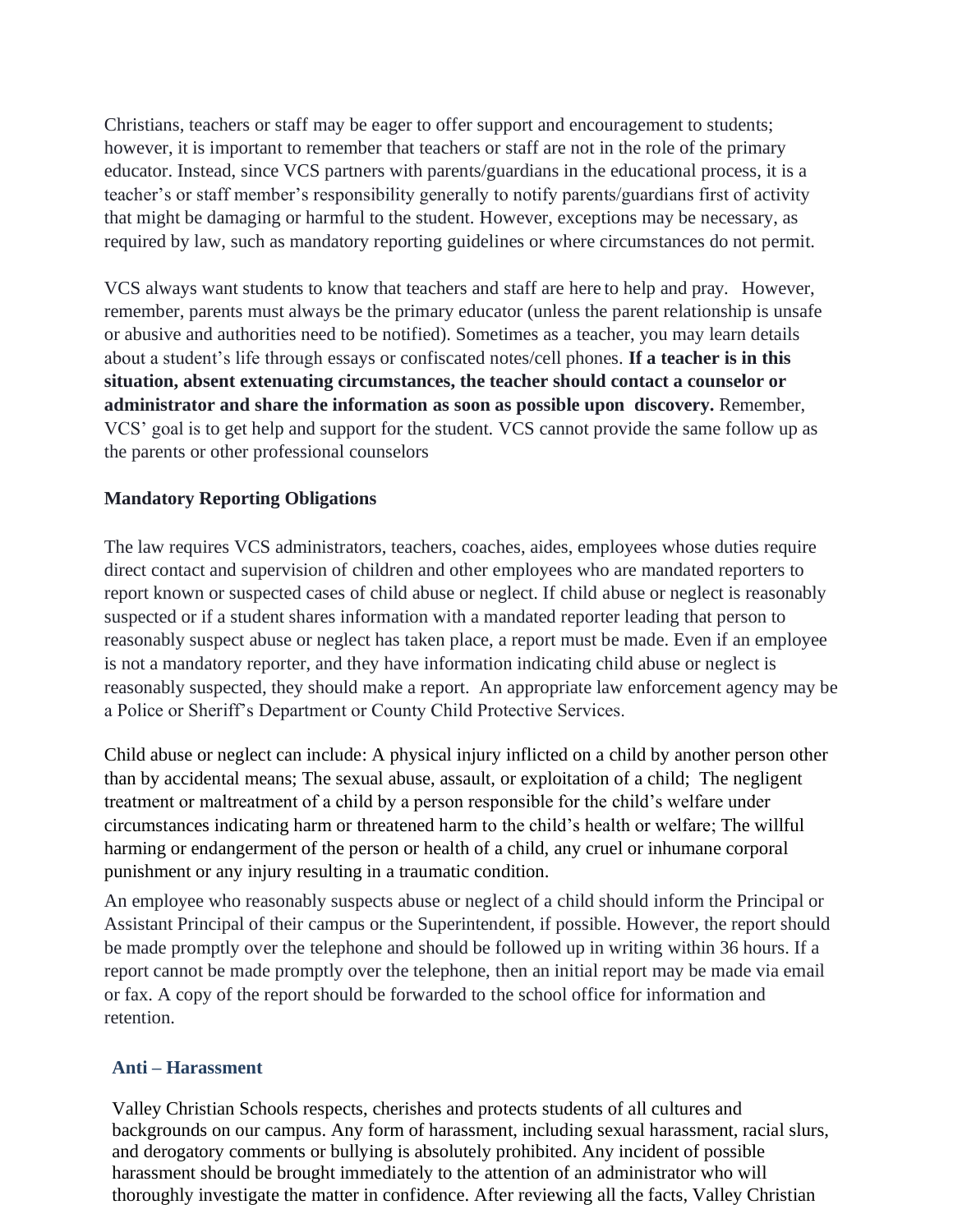Schools will make a determination concerning whether reasonable grounds exist to believe that harassment has occurred. Disciplinary action, up to and including dismissal, will be taken against any employee or student who is found to have engaged in harassment.

Sexual harassment includes unwanted sexual advances such as making or threatening reprisals after a negative response to advances, visual conduct such as leering, making sexual gestures, and displaying sexually suggestive objects/pictures. In reference to verbal conduct: making or using derogatory comments, epithets, slurs and jokes; verbal abuse of a sexual nature; graphic verbal commentaries about an individual's body; sexually degrading words used to describe an individual; suggestive or obscene letters, notes or invitations both in person and through social media, texting or emailing. In relation to physical conduct: touching, assault, impeding or blocking movement.

Racial harassment is treating someone unfavorably because he/she is of a certain race or because of personal characteristics associated with race. Race harassment also can involve treating someone unfavorably because the person is friends with a person of a certain race or color. Harassment can occur when the victim and the person who inflicted the harassment are the same race or color. Examples can include: racial slurs, offensive or derogatory remarks about a person's race or color, or the display of racially-offensive symbols.

Inappropriate employee conduct includes, but is not limited to:

- 1. Any conduct that endangers students, staff, or others;
- 2. Engaging in harassing or discriminatory behavior towards students, parents/guardians, staff, or others;
- 3. Ignoring harassing or discriminatory behaviors by students or staff towards others;
- 4. Physically abusing, inappropriately touching, neglecting or otherwise willfully harming or injuring a child;
- 5. Inappropriate socialization or fraternization with a student or encouraging, promoting, or maintaining inappropriate written, verbal, electronic, or physical relationship with a student;
- 6. Using profane, obscene, course, or abusive language;
- 7. Using tobacco or alcohol while on campus or supervising students;
- 8. Using illegal or other unauthorized substances;
- 9. Divulging confidential information to persons not authorized to receive the information;
- 10. Driving with an individual student. The 2:1 rule must be followed;
- 11. Meeting with an individual student outside of school hours and without following appropriate procedures for visibility; or
- 12. Otherwise failing to adhere to VCS' standards of professionalism and conduct requirements.

#### **Social Media, Text or Other Messaging**

Social media, as well as text messaging, creates an easy method of disseminating information and staying connected. VCS has established basic guidelines for the protection of VCS, VCS employees, students, and parents/guardians.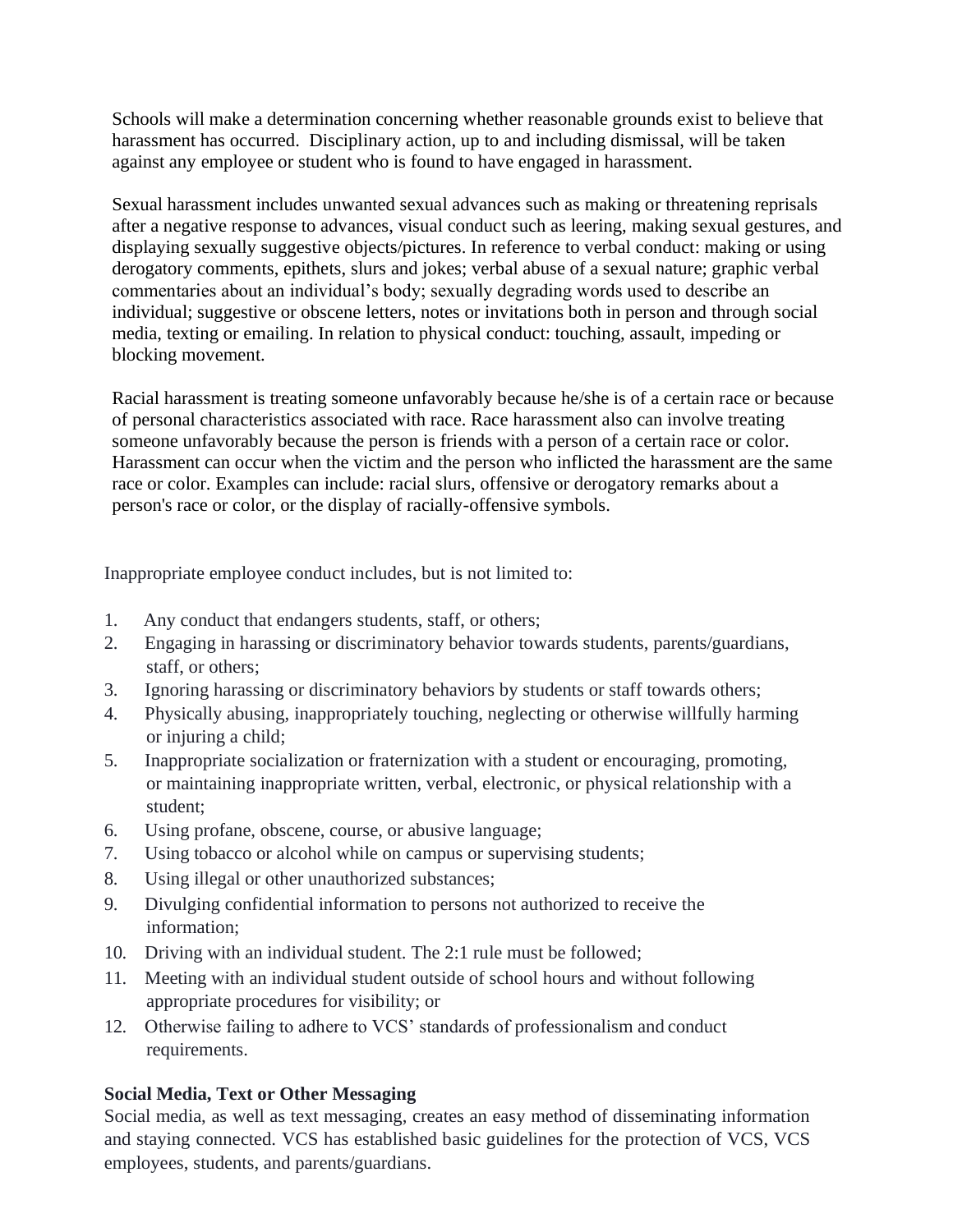For VCS employees, online interactions are to be viewed no differently from interacting with individuals from the school community face-to-face. As a result, VCS expects staff to apply the same conduct standards and protections in any social media interactions or messaging with students.

Group or individual messages (through a platform in which messages are retained and to which VCS administration has access) are permitted for required communications of an immediate and professional nature. All VCS employees should strive to use the approved VCS messaging app, where possible. If staff believes it is necessary to communicate with only one student outside the VCS messaging app, while using an appropriate messaging platform, the staff member should, at a minimum, include at least one other VCS employee, a student's parent or guardian. Finally, regardless of whether over social media, text messages, or another messaging platform, staff are always required to maintain the expected levels of judgment, dignity, respect, professionalism, and other standards as a Christian role model. Employees may be disciplined for engaging in communications, whether in person, online or through a messaging platform that violates VCS' expected standards of conduct.

With respect to social media, staff and teachers must not submit, or initiate friend requests to current students nor accept friend requests on social media platforms from current students.

#### **Teacher Student Interactions**

Teachers and staff must be careful that their own behaviors do not encourage inappropriate relationships. Behavior that should be avoided so that the line between teacher/staff and a student does not become blurred include the following:

- · Giving gifts or money to students that could be misinterpreted
- · Writing or exchanging individual text or other messages in violation of VCS policies.
- Driving individual students to or from school or to another location
- · Inviting an individual student to your home. If a legitimate group meeting is appropriate for at least 3 students to visit a staff members home, such as a group of students gathering for a Bible study or a coach inviting a team for a team gathering, the staff member should alert their supervisor and obtain approval and also make sure that at least one parent/guardian of any student attending is aware and approves, and at all times, appropriate safeguards of visibility and transparency are maintained and that the staff member abides by expected conduct standards.
- Going to visit a student at home or other, off-site location
- · Giving one student undue attention
- Being alone with a student there should always be a 2:1 ratio (two teachers to one student or two students to one teacher) even at events off-campus or when driving to an event or for some other purpose; or if a meeting with an individual student is necessary, maintaining visibility by others and during an appropriate time in a room with an open door or a door with a window.
- Sharing your own personal problems with students
- · Initiating or allowing physical contact, other than a handshake, fist bump, side-hug, etc.
- Other conduct, communications, or interactions that give the appearance of an inappropriate relationship or lack of professionalism, judgment, and discretion by the teacher or staff member.

In summary, VCS forbids inappropriate contact or personal interactions between staff and students, which includes, but is not limited to inappropriate physical contact, inappropriate